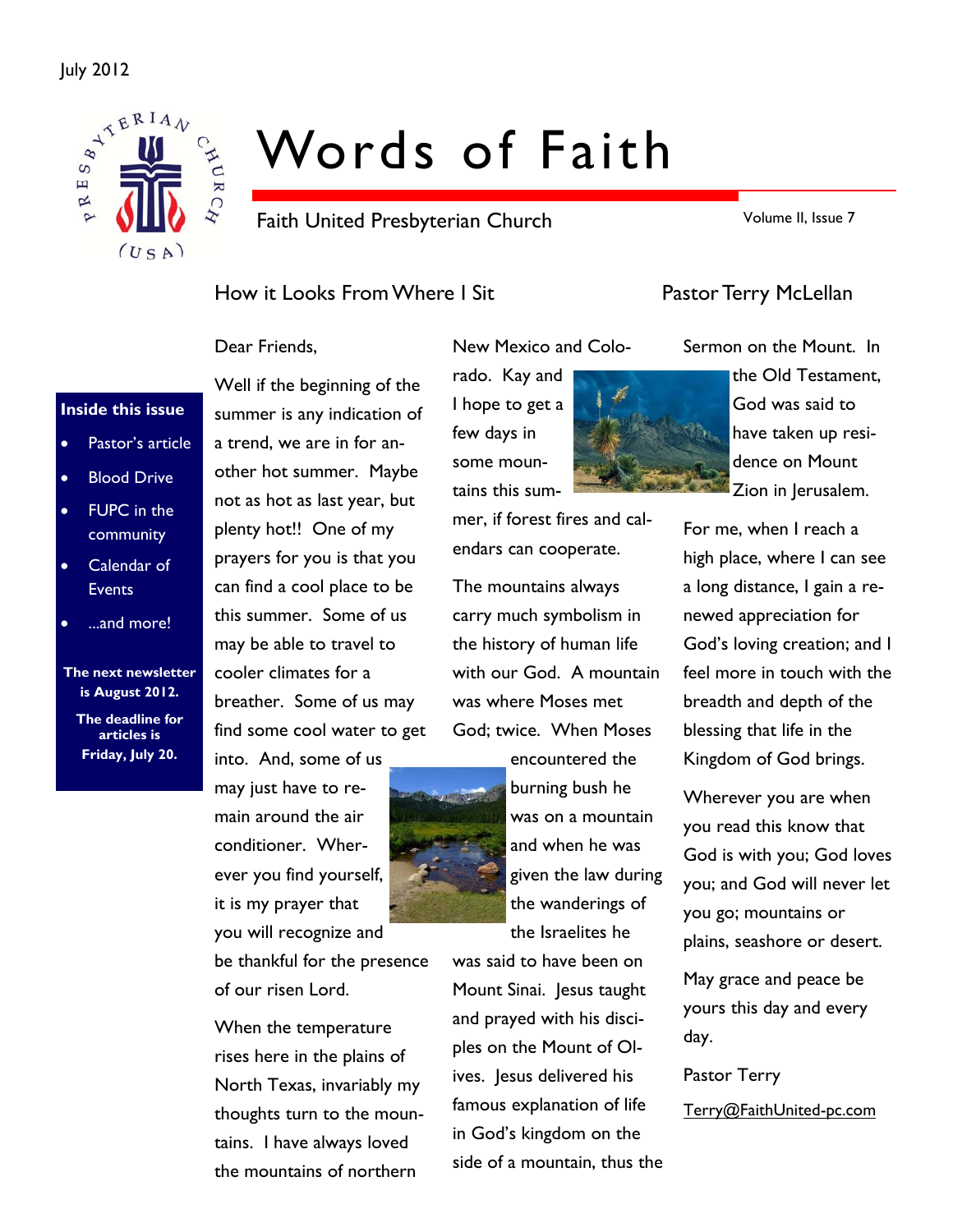## Page 2 Words of Faith

## Blood Drive at FUPC **Kay McLellan**

Our blood drive at You're Faith United Presbyte-Invited rian Church is fast approaching! On July 7, 10 a.m. to 2 p.m., the American Red Cross

will be here to take blood donations. Summer is a critical time of shortage for the blood banks, so this is an opportunity to give the gift of life.

In order to donate blood, health professionals will talk with you about your health and your medications to make sure the donation is safe for you and for the recipients. They keep your health information confidential.



Basically you must be 17 years old, (there is no upper age limit), weigh at least 110 pounds, and not have donated blood in the

last 56 days.

The Red Cross depends on peo-

ple like us to help them help others. Many medical conditions do not prevent you from donating blood. The best way to find out if you qual-

ify is to talk to a Red Cross staff member. If you like, you can call 1-800-RED CROSS to discuss

your concerns.

Come and make a day of it. You will be scheduled for a time to donate blood, and can stay to attend first aid, CPR, and AED classes on the same day. Knowing even the basics of these skills will give you the confidence to



help your friends, spouse, children or grandchildren in an emergency situation. Those moments before the paramedics arrive are crucial in saving

someone's life.

## Box Top Labels

These labels can be found on lots of products from cookies to Kleenex to cereal, etc. We are saving them in a container on the table outside the Health Resource Room for our neighbors at Cabell Elementary. We delivered what we already had on hand this spring and they were thrilled. These labels convert into school equipment like computers,

overhead projectors, listening centers, etc. When you cut them out be sure to notice the expira-



tion date. If it is for 2012, put it in a separate envelope so they will process these first. What an easy way

to help this school help their children, our neighbors.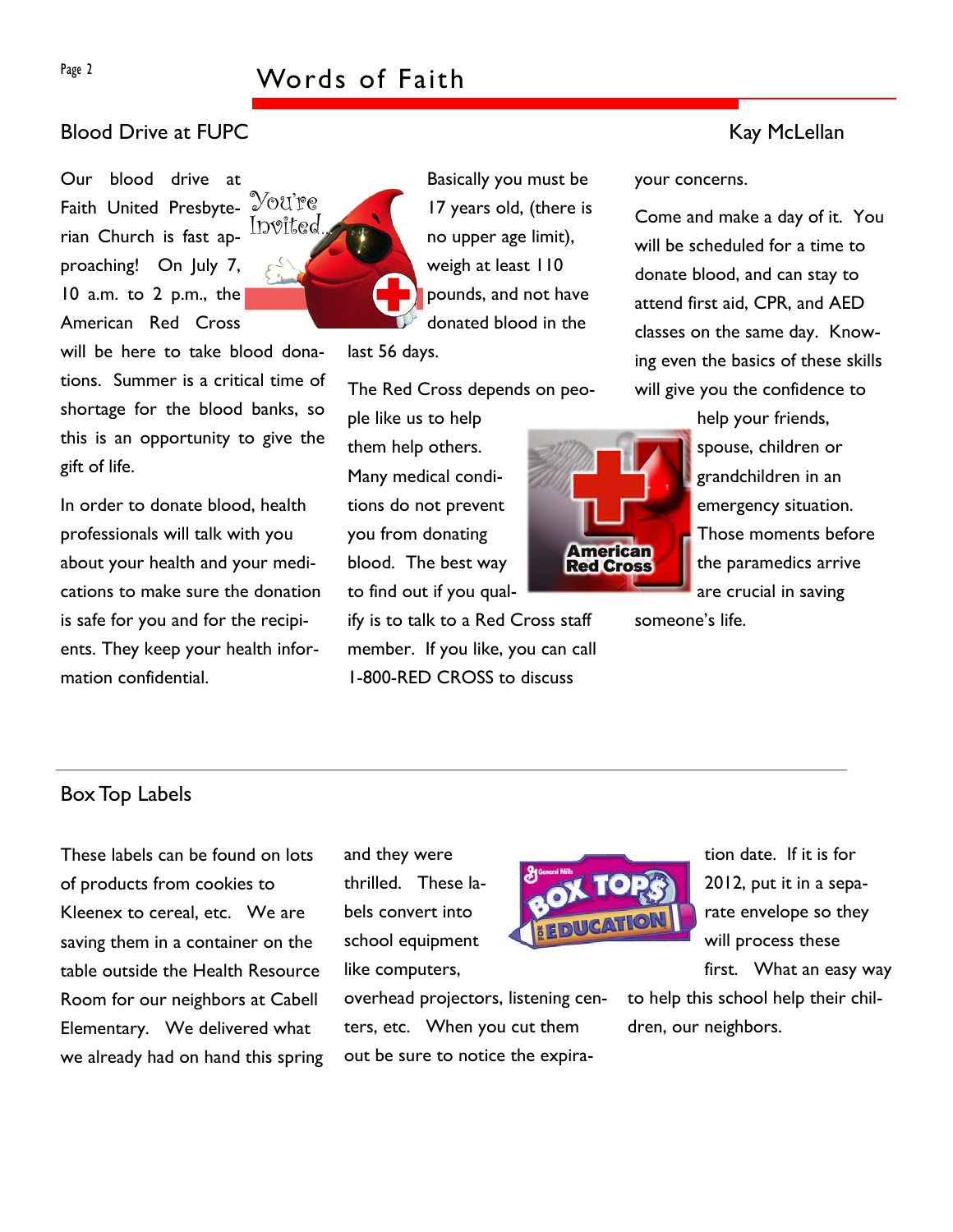## Medication Take Back Program Kay McLellan, R.N.

Faith United Presbyterian is providing a convenient way for you to dispose of outdated, unwanted and unused medicines. Some medications can be flushed down the drain, or put in the trash, but this can be messy and unreliable. Also, accidental medication ingestion by children and pets can be deadly. Many addicts sort through trash bins or break into homes to raid medicine cabinets to find drugs.

You can help protect our environment and prevent medications from falling into the wrong hands by



bringing them to church. It is a simple activity, just put your unwanted medications in a bag, fill out the pharmacy form and toss it in the receptacle that is located outside the Health Resource Room in the narthex. Our faith community nurses, Dottie Cogar and Kay McLellan are available to help. Periodically, the medications are taken to People First Pharmacy on Hebron in Carrollton

where they are sorted and shipped to a company that disposes of them in an environmentally safe manner. So don't be part of the problem, be part of the solution.

## Once Upon A Time **David Bell**

There once was a small church in a suburb far away. The church had fallen on hard times. The congregation got older and the building and parking lot deteriorated. Perceptive members could read the handwriting on the wall. Something must be done while there was still time. And something was done; decisions were

reached and action was taken. The insurance company came to regret having denied the church's

legitimate claims. A new roof was installed. A contractor was hired and money was raised to repair the parking lot. A well-lit expanded parking lot was

the result. The church hosted a Farmers Market and Craft Fair and all were impressed with the beau-



tiful facility. The church became a player in the community for many years thereafter.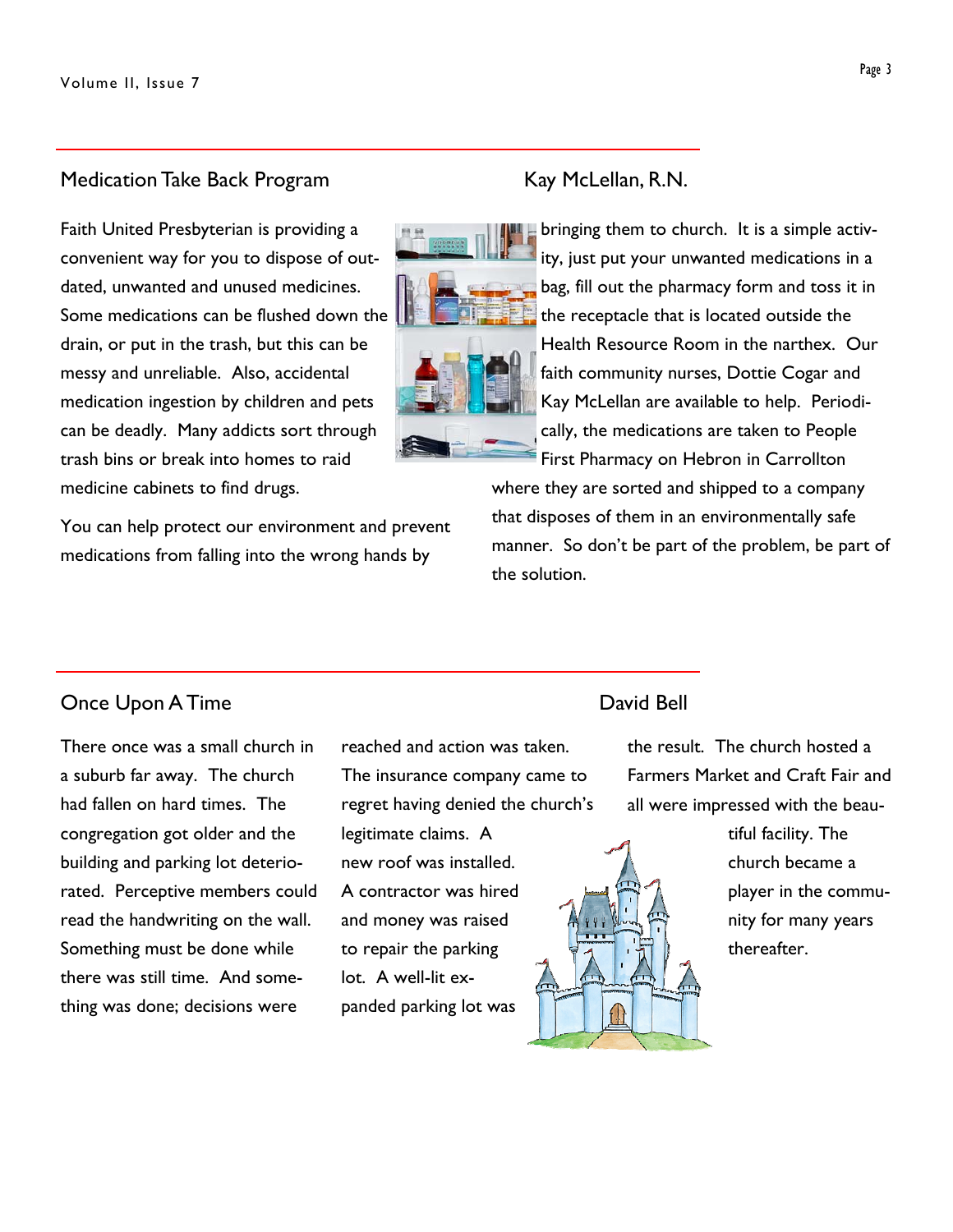## Page 4 Words of Faith

## Notes & News from the Pews



## **Thank you!**

Thank you to office volunteers, Kay McLellan, Fiona Coughenour, and John Marxer who helped during my absence from the office following my surgery. Also, thank you all for your prayers, cards, meals and flowers. They all helped lift my spirits during my "homebound" recovery.  $\sim$  Brenda Swindle

Thank you for your prayers, visits, cards and kind thoughts during my recent illness.  $\sim$  Grethel Creech

Thank you for all the care packages. They truly brightened my day each time I received them.  $\sim CPT$  Brian Gaddis

## **News from the Pews!**

We wish to congratulate Ralph and Joan Miller on celebrating their 61st wedding anniversary recently. They were married on June 23, 1951.

## **Austin Street Meal—July 2**

The July meal day will be Monday, June 4. Looking ahead, the August meal will be Monday, August 6. Please plan ahead for your food donation. The additional refrigerator for cold food storage is



down the hall from the Fellowship Hall kitchen. Thank you for your faithfulness to the homeless.

## From the editor **Brenda** Swindle

It's officially summer. As I write this we are experiencing our first 100 + days. Here's hoping that we can all stay cool either beside the pool or inside in the  $AC$ .

In the next newsletter, I would like to feature programs that will become active again in the fall, but, I need your articles. Presbyterian Women, FUPC Choir, Christian Education, Outreach,

Music, etc. please send me your news for fall 2012!

You may submit articles in writing to the church office or via email to

## Brenda@FaithUnited-pc.com

The next issue will be August 2012. The deadline for articles is Friday, 7/20. Please do not hesitate to contact the church office if you or your group has information to share.

*Next newsletter is August 2012. Deadline for articles, Friday, 7/20. Contact church office or Brenda Swindle via email to submit articles.*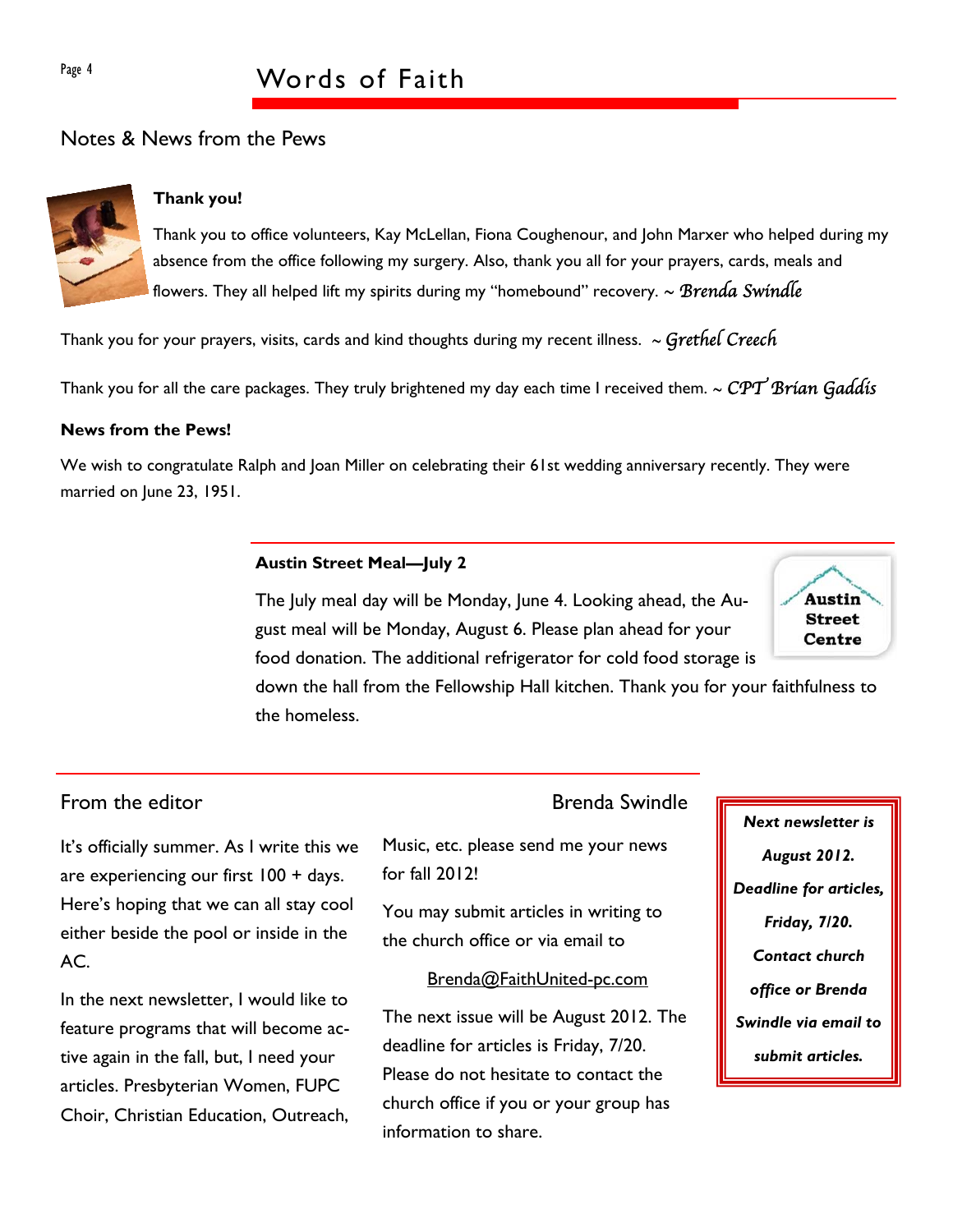## North Dallas Shared Ministries Lois Duell

The Gala was intended to raise money for NDSM, to increase the awareness of NDSM among the 52 covenant congregations, and to bring together our volunteers, do-

nors and other supporters to share an evening of fun. On all accounts we are thrilled with the results. Over 425 friends of NDSM - a record number and 150% of those who attended in 2011 - enjoyed food, fellowship and festive entertainment; we had over 250 items donated for our Silent Auction; and all together we raised over \$30,000 - 150% of what we raised last year!

We're excited that we've just upgraded and expanded our Dental Clinic - and now we need Dentists, Dental Hygienists and others to staff extended clinic hours! Please spread the word about this volunteer opportunity at your congregation. Directly contacting dentists and hygienists might be most effective, but we also have a flyer/poster for your bulletin board.

# North Dallas Shared Ministries

 Our English (ESL) classes are a huge success and we need volunteers to teach our summer evening beginner ESL classes. No knowledge of another language is required. Our classes begin on June 14 and

run every Tuesday and Thursday from 6:30 p.m. to 8:00 p.m. through August 23rd (no classes on 8-7 or 8-9). Please have interested individuals contact Joe De la Cruz - 214.351.3744 or hidtennis@aol.com.

 We have started a drive to collect paper grocery bags. We are using up to 1,000 bags a week to package food for seniors and others in need. Every donated bag means just that much more that we can devote to providing aid.

Thanks for your support of this worthwhile ministry. If you would like to give of your time, contact Judy Rorrie or Sherie Boyd at 214-358-8700. Donations of food, money or clothing (particularly men's and children's) are always appreciated. Visit our website at http://www.ndsm.org/.



## Session & Such

The Session will have a Called

Meeting once a month for the purpose of meeting and receiving prospective new members. This month's Called Meeting is scheduled for Sunday, July 8 at 10:15

a.m. They will meet in the Library/Resource Room across from the coffee/fellowship area.

The next stated session meeting is scheduled for Sunday, July 8 after worship.

Looking forward into August, the session will have a one day retreat. It will be on Saturday, August 4 from 9 a.m. to 2 p.m. Stay tuned for more details.

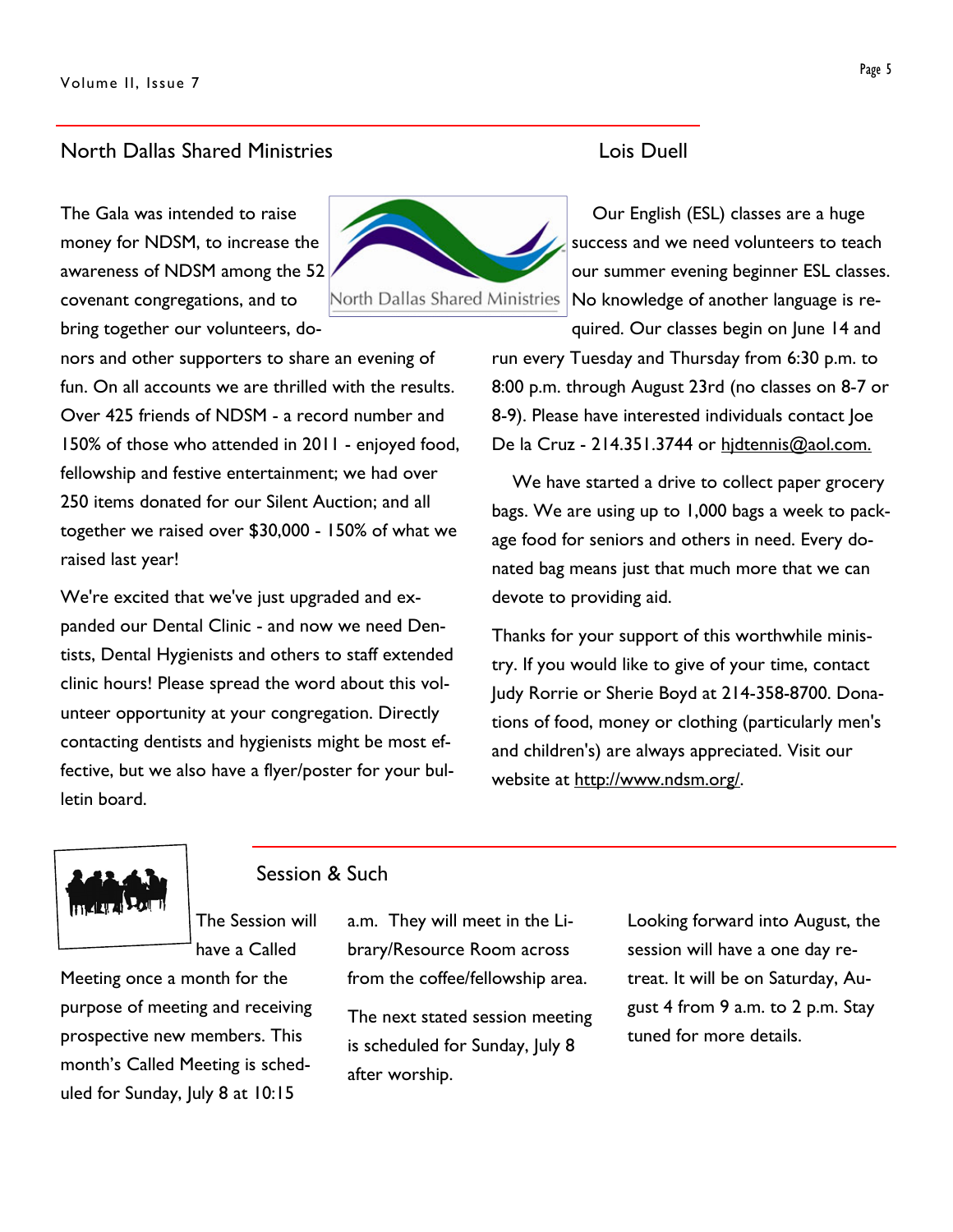## Page 6 Words of Faith

## Happy Birthday!

| <b>July I</b> |                     | July 13 |                  |         | July 25             |  |
|---------------|---------------------|---------|------------------|---------|---------------------|--|
| 豢             | <b>Carey Newton</b> | ₩       | Mary Steinmetz   | 楽       | Nancy Bond          |  |
|               | Amanda Norman       |         | July 15          | 楽       | <b>Doris Newton</b> |  |
| 豢             | Cameron Rodriguez   | 豢       | Mark Saiter      |         | July 28             |  |
| July 2        |                     | July 16 |                  | 榮       | <b>Robin Evans</b>  |  |
|               | Jane Bower          | 榮       | Joy Williams     | 楽       | John Lewis          |  |
| July 7        |                     | July 17 |                  | July 30 |                     |  |
| 榮             | Jeri Bechly         | 豢       | Samantha Burkham | 楽       | Dennis Simpson      |  |
|               | <b>Andrew West</b>  | 楽       | Nikki Carradine  |         | July 31             |  |
| July 10<br>楽  |                     |         | Dale Durcholtz   | 豢       | Ted Hill            |  |
| 豢             | George Walker       | 榮       | Irene Simpson    |         |                     |  |





## *Give ear, O Lord, to my prayer; listen to my cry of supplication. In the day of my trouble I call on you, for you will answer me.*

Psalm 86:6-7

## Prayer Concerns

## **Prayers for:**

- ♥ Jan Duell Gaby
- ♥ Eberhard & Kähte Kashuge
- ♥ Madge Middleton
- ♥ Jeanne Moynagh
- ♥ Myra & Fred Nichols
- Thomas Sullivan
- ♥ The congregation of FUPC as we discover what God has planned for us.

### **Rehab/At Home:**

- Phil & Marilyn Beaubien
- David Daly
- Harvey & Marian Garoutte
- ♥ Ruth Innes
- ♥ J.R. Jones
- ♥ Earle & Marge Krause
- Shirley Kretchmar
- Ken Quevreaux
- Don Speigel
- Mary Steinmetz
- Bennie Tillack
- Hugh McWhorter
- Martha Watson

## **Service Personnel:**

- ♥ SGT Kevin B. Cuiksa
- CPT Brian Gaddis
- ♥ LT Ben Garoutte
- ♥ Sr A Jaron Garoutte
- ♥ SPC Chad Manis
- ♥ CPT Joshua Montero
- ♥ LT COL Thomas Pentecost
- ♥ SFC Adam Reno
- ♥ Ronnie Rogers
- ♥ USAF 1st LT Andre Silva
- ♥ LCPL James C. Spencer
- ♥ SPC David Wheat
- ♥ Marshall Dobbs
- ♥ David Crossley
- ♥ Robert Hall
- Andrew Moore
- WO<sub>2</sub> Chris West
- Logan Burkham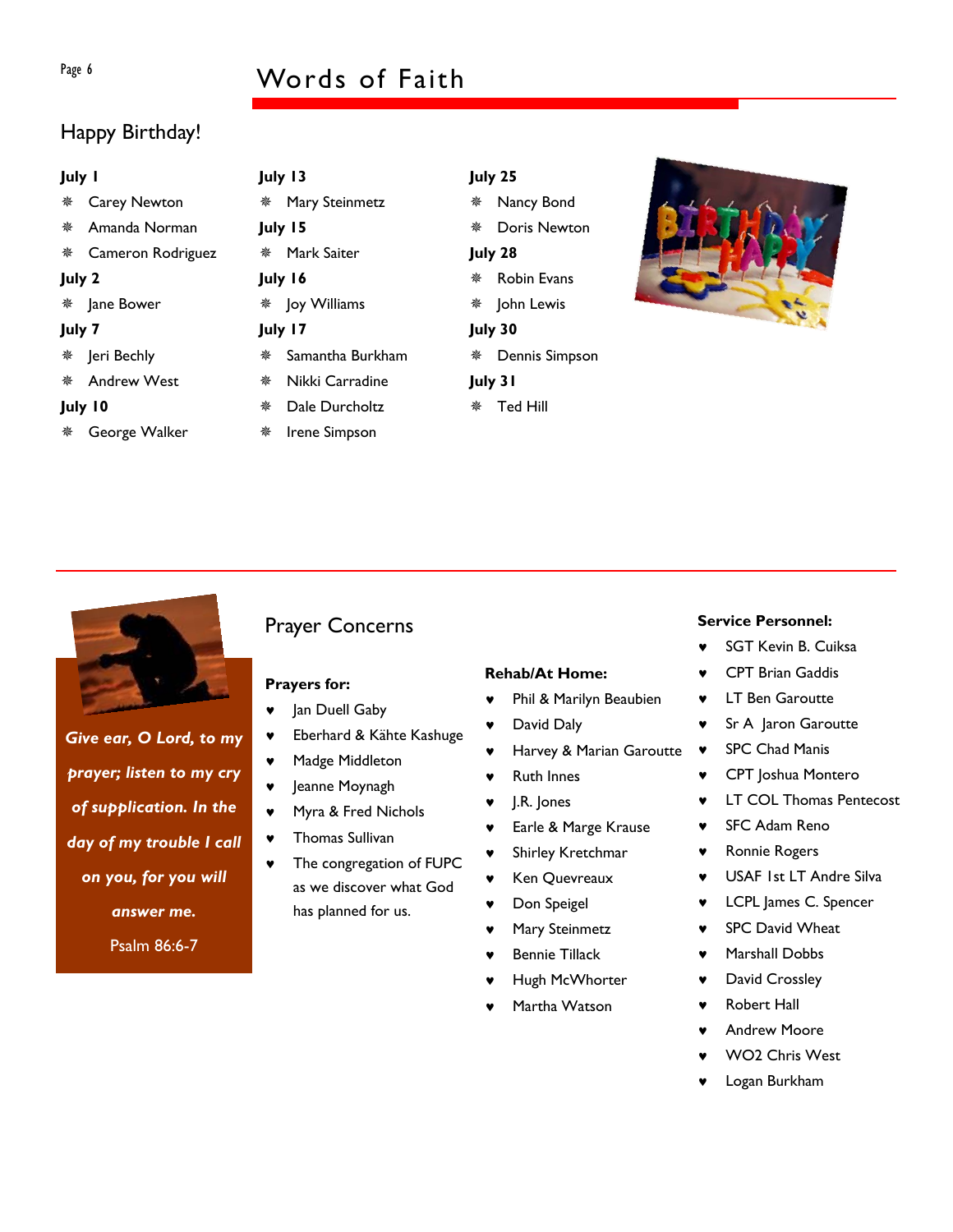## July 2012

| <b>Sun</b>                                                                                                                                                                                                                                       | Mon                                                                                                      | Tue                                               | Wed                                                                             | Thu                                                                                                                                                                                                                                                         | Fri                                                                                                                                                             | <b>Sat</b>                                                                                                                |  |  |  |
|--------------------------------------------------------------------------------------------------------------------------------------------------------------------------------------------------------------------------------------------------|----------------------------------------------------------------------------------------------------------|---------------------------------------------------|---------------------------------------------------------------------------------|-------------------------------------------------------------------------------------------------------------------------------------------------------------------------------------------------------------------------------------------------------------|-----------------------------------------------------------------------------------------------------------------------------------------------------------------|---------------------------------------------------------------------------------------------------------------------------|--|--|--|
| 9:00 CSID Worship<br>9:00 FUPC Prayer Time<br>9:30 FUPC Sunday School<br>10:30 O & E Committee<br>11:00 CSID Sunday School<br>11:00 FUPC Worship<br>11:00 Good Shepherd<br>5:00 POH                                                              | $\overline{2}$<br>9:00 Ed's Helpers<br>6:00 Shelter                                                      | 3<br>7:00 GA-Choir Room<br>7:00 OA-Fellowship Rm  | 4<br><b>Offices Closed</b>                                                      | 5<br>5:00 G-21-Sanctuary<br>6:30 GA-Choir Room<br>7:30 ABA Group-Rm4                                                                                                                                                                                        | 6                                                                                                                                                               | $\overline{7}$<br>10:00 FUPC Blood Drive<br>11:00 GA-Parlor Classroom<br>11:00 OA-Choir Room<br>2:30 CSID Choir-Sanctuary |  |  |  |
| 8<br>9:00 CSID Worship<br>9:00 FUPC Prayer Time<br>9:30 FUPC Sunday School<br>10:15 FUPC Session<br>11:00 CSID Sunday School<br>11:00 FUPC Worship<br>11:00 Good Shepherd<br>12:30 FUPC Session<br>5:00 POH                                      | 9<br>10<br>7:00 GA-Choir Room<br>9:00 Ed's Helpers<br>7:00 OA-Fellowship Rm                              |                                                   | $\mathbf{I}$                                                                    | 2<br>5:00 G-21-Sanctuary<br>6:30 GA-Choir Room<br>7:30 ABA Group-Rm4                                                                                                                                                                                        | 13                                                                                                                                                              | 4<br>11:00 GA-Double Classroom<br>11:00 OA-Fellowship Rm<br>2:30 CSID Choir-Sanctuary                                     |  |  |  |
| 15<br>9:00 CSID Worship<br>9:00 FUPC Prayer Time<br>9:30 FUPC Sunday School<br>10:15 FUPC Session<br>11:00 CSID Sunday School<br>11:00 FUPC Worship<br>11:00 Good Shepherd<br>5:00 POH                                                           | 16<br>9:00 Ed's Helpers<br>6:15 LTCDS Staff<br>7:00 Vocal Majority<br>Board Mtg.                         | 17<br>7:00 GA-Choir Room<br>7:00 OA-Fellowship Rm | 8                                                                               | 9<br>5:00 G-21-Sanctuary<br>6:30 GA-Choir Room<br>7:30 ABA Group-Rm4                                                                                                                                                                                        | 20                                                                                                                                                              | 21<br>11:00 GA-Double Classroom<br>11:00 OA-Choir Room<br>2:30 CSID Choir-Sanctuary                                       |  |  |  |
| 22<br>9:00 CSID Worship<br>9:00 FUPC Prayer Time<br>9:30 FUPC Sunday School<br>11:00 CSID Sunday School<br>11:00 FUPC Worship<br>11:00 Good Shepherd<br>5:00 POH                                                                                 | 23<br>9:00 Ed's Helpers                                                                                  | 24<br>7:00 GA-Choir Room<br>7:00 OA-Fellowship Rm | 25                                                                              | 26<br>5:00 G-21-Sanctuary<br>6:30 GA-Choir Room<br>7:30 ABA Group-Rm4                                                                                                                                                                                       | 27                                                                                                                                                              | 28<br>11:00 GA-Double Classroom<br>11:00 OA-Fellowship Rm<br>2:30 CSID Choir-Sanctuary                                    |  |  |  |
| 30<br>29<br>31<br>9:00 CSID Worship<br>9:00 Ed's Helpers<br>7:00 GA-Choir Room<br>9:00 FUPC Prayer Time<br>7:00 OA Fellowship Rm<br>9:30 FUPC Sunday School<br>11:00 CSID Sunday School<br>11:00 FUPC Worship<br>11:00 Good Shepherd<br>5:00 POH |                                                                                                          | $\mathbb{R}^n$                                    | $\sim$<br>∠<br>5:00 G-21-Sanctuary<br>6:30 GA-Choir Room<br>7:30 ABA Group-Rm 4 | 3                                                                                                                                                                                                                                                           | <b>FUPC Session Retreat</b><br>10 a.m. - 2 p.m.<br>8:00 CSID Youth Car Wash<br>11:00 GA-Double Classroom<br>11:00 OA-Fellowship Rm<br>2:30 CSID Choir-Sanctuary |                                                                                                                           |  |  |  |
| 5<br>9:00 CSID Worship<br>9:00 FUPC Prayer Time<br>9:30 FUPC Sunday School<br>10:30 O & E Committee<br>11:00 CSID Sunday School<br>11:00 FUPC Worship<br>11:00 Good Shepherd                                                                     | 6<br>9:00 Ed's Helpers<br>6:00 Shelter                                                                   | 7<br>7:00 GA-Choir Room<br>7:00 OA-Fellowship Rm  | 8                                                                               | Calendar Legend<br>G-21=Community Youth Group<br>GA=Gamblers Anonymous<br>ABA=Anorexic & Bulimics Anonymous<br>OA=Overeaters Anonymous<br>LTCDS = Little Treasures School<br>PWCT=Presbyterian Women Coordinating Team<br>CSID=Church of South India Dallas |                                                                                                                                                                 |                                                                                                                           |  |  |  |
| 5:00 POH                                                                                                                                                                                                                                         | Please contact the church office with meetings, classes or events for the calendar to prevent conflicts. |                                                   |                                                                                 |                                                                                                                                                                                                                                                             |                                                                                                                                                                 |                                                                                                                           |  |  |  |